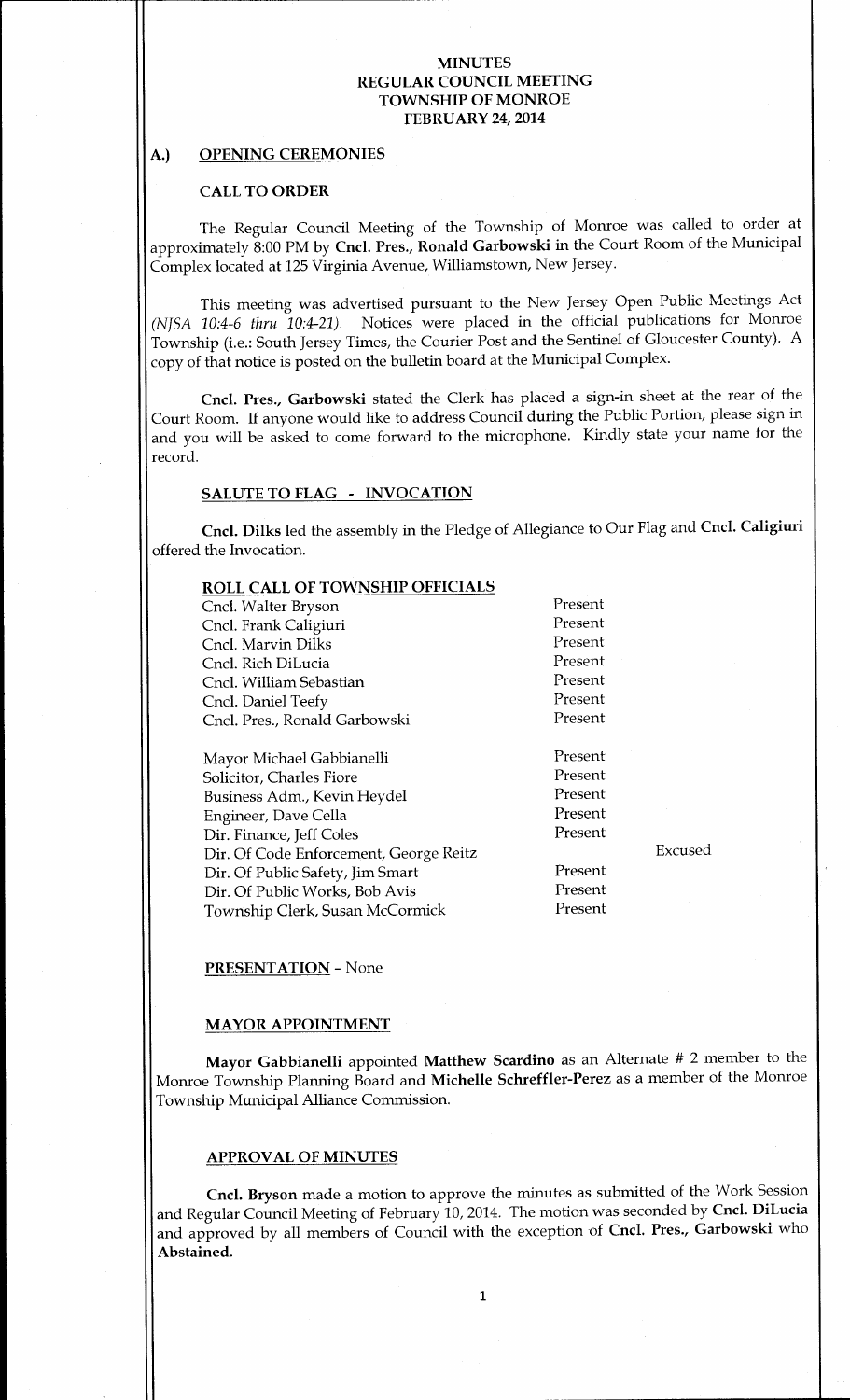### B.) CORRESPONDENCE - None

## C.) RESOLUTIONS SCHEDULED - PUBLIC PORTION

Cncl. Sebastian made a motion to open the Resolutions Scheduled-Public Portion. The motion was seconded by Cncl. Caligiuri and unanimously approved by all members of Council. With no one wishing to speak Cncl. Bryson made <sup>a</sup> motion to close the Resolution Scheduled-Public Portion. The motion was seconded by Cncl. Dilks and unanimously approved by all members of Council.

Cncl. Caligiuri made <sup>a</sup> motion to bracket as a Consent Agenda Resolutions R:55- 2014 through R:59-2014. The motion was seconded by Cncl. Sebastian and unanimously approved by all members of Council.

### CONSENT AGENDA

R:55- 2014 Resolution Adjusting Township Of Monroe Tax Records

R:56-2014 Resolution Of The Township Council Of The Township Of Monroe Awarding Bid To Coastal Electric & Environmental For The Purchase Of A Used Altec L42-P47 Bucket Truck Or Approved Equal 2004 Or newer International Diesel Model 4300 Chassis Or approved Equal 75,000 Miles Or Less for the Monroe Township Department Of Public Works

R:57-2014 Emergency Temporary Resolution Prior To Adoption Of The Budget Township of Monroe, County Of Gloucester (Temporary # 3)

R:58-2014 Resolution Of The Township Council Of The Township Of Monroe Releasing The Maintenance Bond Posted For " Justin Commons" Formerly Scotland Commons, Site Plan 414-SP, Block 14301, Lots 56 & 57

R:59-2014 Resolution Approving The Bill List For The Council Meeting Of February 24, 2014

Cncl. DiLucia made a motion to approve Resolutions R:55-2014 through R-59-2014. The motion was seconded by Cncl. Dilks and unanimously approved by all members of Council.

### D.) ORDINANCES

Cncl. Pres., Garbowski turned this portion of the meeting over to Ordinance Committee Chairman, Cncl. Sebastian. Cncl. Pres., Garbowski made <sup>a</sup> motion to open the Public Hearing for Ordinance O:03-2014. The motion was seconded by Cncl. DiLucia. With no one wishing to speak Cncl. Dilks made <sup>a</sup> motion to close the Public Hearing. The motion was seconded by Cncl. Caligiuri and unanimously approved by all members of Council.

0:03- <sup>2014</sup> Calendar Year <sup>2014</sup> Ordinance To Exceed The Municipal Budget Appropriation Limits And To Establish A Cap Bank (N.J.S.A.40A:4-45.14)

Second Reading: The above ordinance was published in an official publication for the Township of Monroe. This portion was opened to the public.

Cncl. Teefy made <sup>a</sup> motion to approve Ordinance 0:03-2014 for Second Reading and Public Hearing. The motion was seconded by Cncl. Bryson.

# ROLL CALL VOTE TO APPROVE ORDINANCE 0:03-2014 FOR SECOND READING AND PUBLIC HEARING - ALL AYES

Tally: <sup>7</sup> Ayes, <sup>0</sup> Nays, <sup>0</sup> Abstain, <sup>0</sup> Absent. Ordinance 0:03-2014 was duly approved for Second Reading and Public Hearing.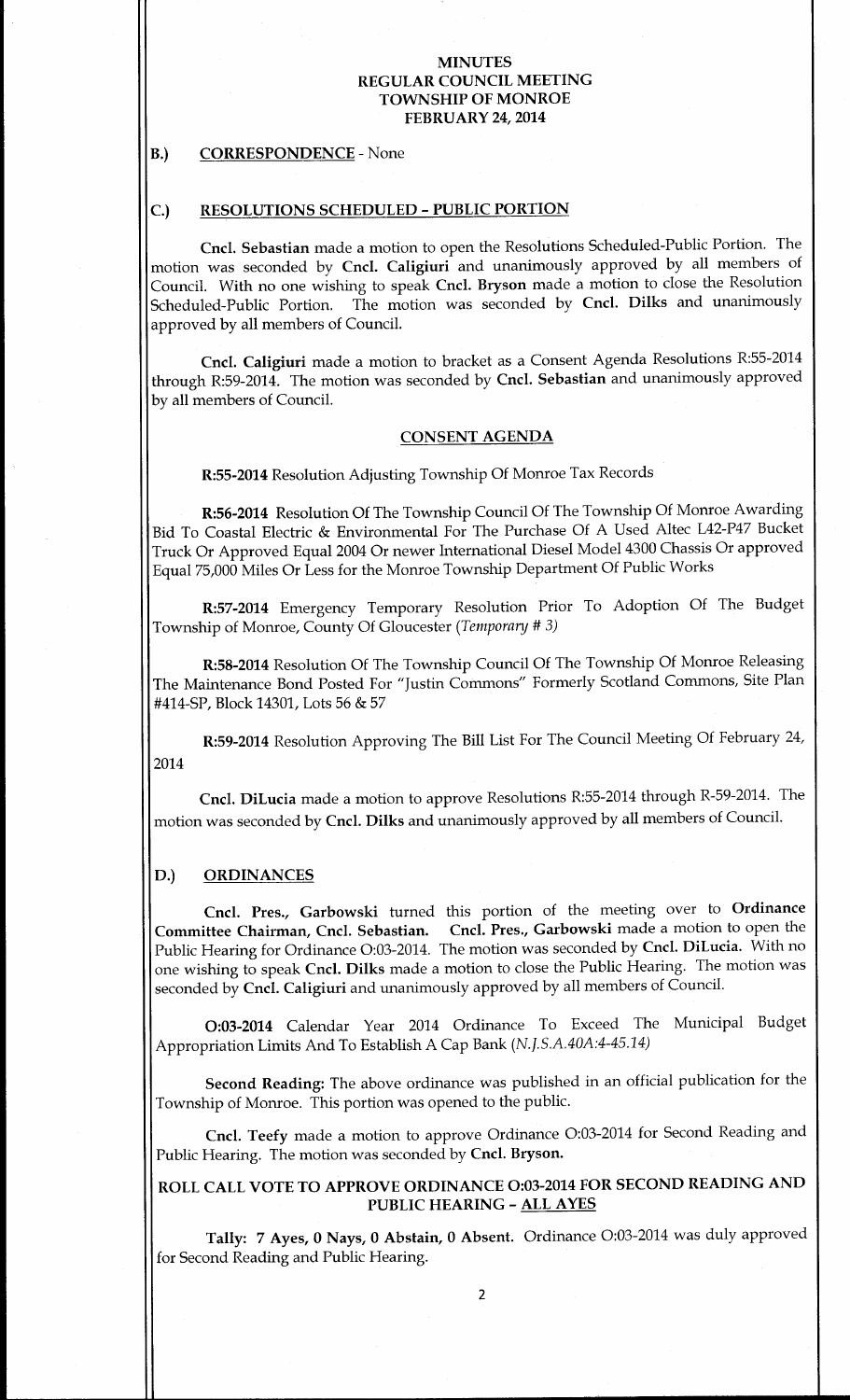### D.) ORDINANCES (cont'd)

0:04-2014 An Ordinance Vacating And Extinguishing All Public Rights In And To A Certain Dedicated Public Street Or Roadway In The Township Of Monroe, County Of Gloucester, State Of New Jersey To Wit: A Portion Of A Certain Unimproved And Dedicated Road Known As Monroe Avenue Between Block 3101, Lots 2 And <sup>3</sup> And Reserving Any Easements Currently Held By The Township And Other Persons/ Entities

First Reading: A copy of this ordinance was posted on the bulletin board at the Municipal Complex. Additional copies were made available to the public.

Cncl. Caligiuri made a motion to approve Ordinance O:04-2014 for First Reading and Publication. The motion was seconded by Cncl. Bryson and unanimously approved by all members of Council.

#### E.) REPORTS AND OTHER MATTERS

Cncl. Bryson reported the Public Safety Committee (Cncl. Bryson, Caligiuri, Sebastian) held two meetings this month; one with representatives from the Cecil and Williamstown Fire Departments and the other with EMS representatives. Fire Chiefs Jacobi and Ferguson and the EMS Squad Chief Accoglio presented their requests for capital and other expenditures to be included in the 2014 budget. That information was forwarded to the Administration for review. The Budget Committee (Cncl. Bryson, DiLucia, Dilks) also met this month with the Business Administrator, Kevin Heydel and CFO Jeff Coles who presented the first draft of the 2014 budget. The initial increase was 5.97%, which was due substantially to the second round of the Gloucester County Tax Assessor's Compliance Plan and a small increase to the actual budget. As <sup>a</sup> result of the Budget Committee meeting the initial budget was reduced to <sup>a</sup> final increase of 4.94% broken down as 3. 22% from the Compliance Plan and 1. 72% from the budget. It is important to note that departments concerned with public safety, such as Cecil Fire Department, Williamstown Fire Department, Williamstown EMS and the Police Department had increases and accommodations made to hire new staff and to replace retiring police officers. Mr. Heydel incorporated the capital inputs from all departments into <sup>a</sup> five year plan and has distributed that plan to Council for review. Council will make comments prior to approving any capital expenditures. Cncl. Bryson reported due to inclement weather there was not a quorum in attendance at the Parks and Recreation Commission Meeting so the meeting could not be held. He reported the Historical Society held two meetings this month, is continuing work on the Radix Train Station and repairs of the Hall Street School. Historical Society is also sponsoring <sup>a</sup> British Car Meet with the British Motor Club of South Jersey on May 17th. The plans include <sup>a</sup> display of all types of British automobiles from club members and guests, tables for crafters and flea marketers, members in colonial customs and a tea garden behind the Ireland House where refreshments will be served and British invasion music will be played. Cncl. Bryson requested anyone with <sup>a</sup> British car to contact him and vendors to contact the Historical Society. He went on to speak of <sup>a</sup> longtime resident who has battled cancer two times and is now in need of some inside plumbing work and outside roofing work to his home. He requested anyone that can volunteer their time and some materials to call him for more information as this resident has extinguished all his resources and is in need of some help.

Cncl. Caligiuri reported attending the Public Safety Committee Meeting held on February 17th and that the Planning Board Meeting of Thursday, February 13th and the Open Space Committee Meeting of Monday, February 3rd were cancelled due to inclement weather. He also reported attending the Redevelopment Committee Meeting on February 5th and noted he would defer the report on that meeting to the committee chairman.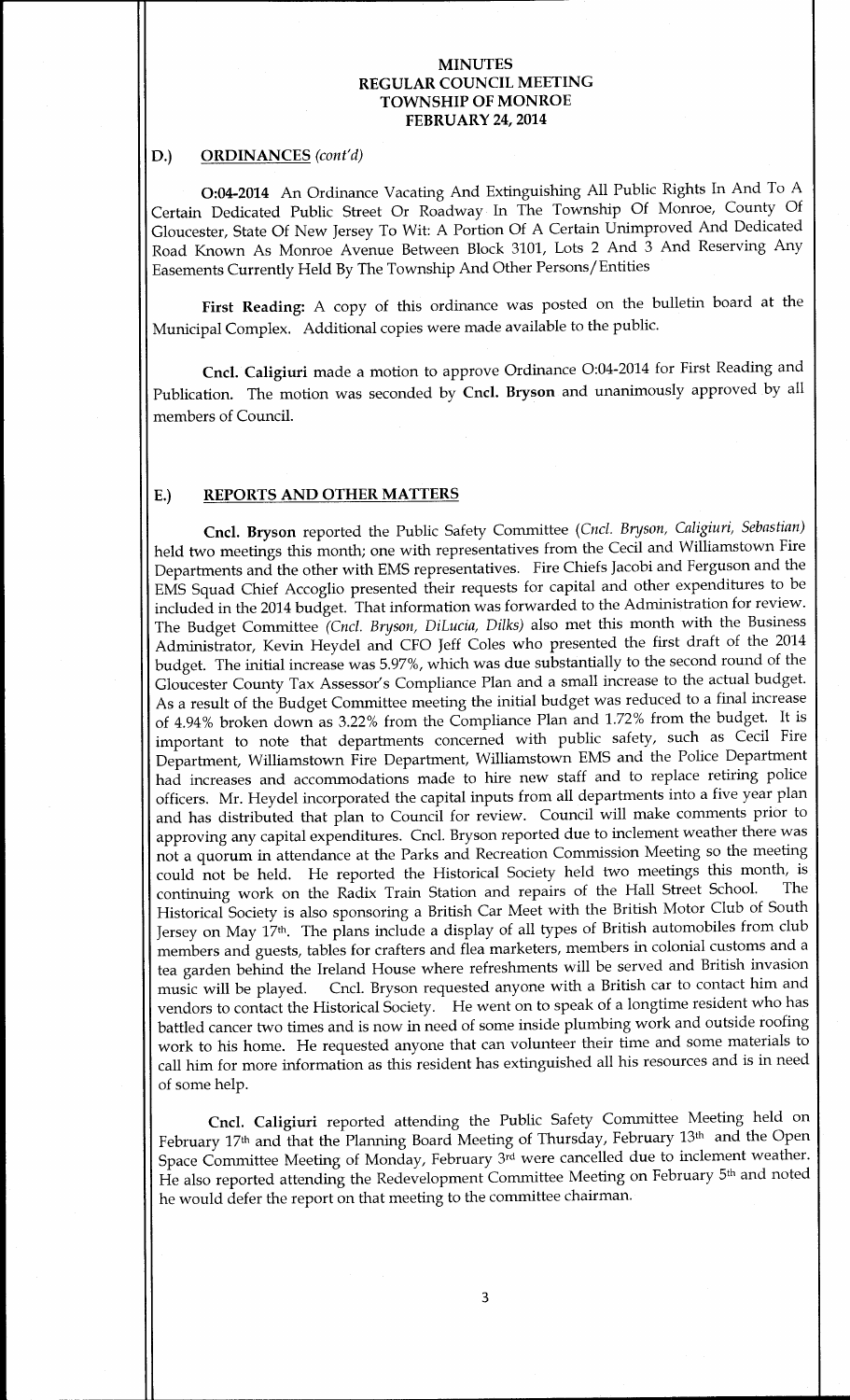## E.) REPORTS AND OTHER MATTERS (cont'd)

Cncl. DiLucia reported attending the Board of Education Meeting at which time he extended best wishes on behalf of Council to Mr. Caruso, who was elected the new School Board President. He also reported attending <sup>a</sup> Budget Committee Meeting in place of Cncl. Pres., Garbowski who was recovering from surgery. Cncl. DiLucia noted Cncl. Pres., Garbowski is now back and he extended him best wishes for good health. Cncl. DiLucia spoke of President Obama asking businesses to increase minimum wage since Congress has not taken action on that issue. The GAP, owners of Old Navy, announced last week that every employee would be raised to \$9.00 an hour this year and \$10.00 an hour next year and Wal-Mart is also looking into increasing their employees hourly rate and a decision should be made on that shortly. He added he hopes Congress and the Senate lead the way on this issue because in today's world \$9.00 or \$10.00 an hour does not raise, feed or educate a family but it is a start. The person currently earning \$7.25 an hour appreciates \$9.00 or \$10.00, as it significantly improves their standard of living and the more they make working, the less reliant they are on government subsidies and lower subsidies lower the burden on taxpayers. Cncl. DiLucia commended Old Navy and The GAP and noted he hopes that Wal-Mart will lead the way and be the next employer to increase the minimum wage.

Cncl. Sebastian reported attending the Zoning Board Meeting at which time an application was heard and approval granted for a couple to grow hops, as an agricultural crop, on Airport Road. That area is located in <sup>a</sup> BP Zone, which allows agricultural but it also has the airport overlay, which does not allow it. The couple wants to grow hops to sell to local beer makers and breweries in Philadelphia and hope that if it takes off in the future they will be able to sustain their own microbrewery here in Monroe Township. Cncl. Sebastian spoke of receiving an email from Cncl. Teefy that stated a Girl Scout Troop is interested in creating a Dog Park in Monroe Township. He also spoke of a Courier Post article about "Mom's Rescue", which has rescued thousands of dogs left behind in Georgia when people left the area during the cold weather. He noted many people are concerned with the welfare of man's best friend and he urged those interested in adopting a dog or making a donation to Mom's Rescue to go to their website at www.animalaidusa.org.

Cncl. Teefy noted due to inclement weather the Municipal Alliance and the Environmental Commission meetings were cancelled the last two months. The Environmental Commission did reschedule their meeting for this evening and hopefully if there is no more snow he will be able to attend next month. Cncl. Teefy noted he wanted the public to be made aware that Public Works was trying to find and repair all potholes and he questioned Mr. Avis on how they made out on Saturday making those repairs. Mr. Avis noted the department was very husy but he was not sure if everyone was repaired due to the number out there. Cncl. very busy but he was not sure if everyone was repaired due to the number out there. Teefy referred to Cncl. Sebastian's comments about the dog park and went on to speak of how Girl Scout Troop 63553 lead by Amanda Devault has been working on creating <sup>a</sup> dog park since last year and they are now going to begin working with the Parks and Rec Commission on the project. The girls will earn <sup>a</sup> bronze award for the project and have started an on-line petition at the website moveon.org " Help Create A Dog Park In Monroe Township". The petition statement is: " Please help us create <sup>a</sup> dog park in our community. We would like to develop <sup>a</sup> fenced in, off leash dog park where well behaved canine citizens can exercise in a clean, safe environment without endangering people, property, or wildlife". Cncl. Teefy noted he has emailed the Parks and Rec Commission to let them know the girls would be attending their March meeting to discuss what is needed for <sup>a</sup> dog park. Most of the girls are in fifth grade and are being taught how to write letters to send to public officials recommending the dog park. Cncl. Teefy noted this is <sup>a</sup> good project for the girls and it will be good for them to meet and work with the commission. He also reported the Middle School will be holding <sup>a</sup> special environmental education event "Slam Dunk the Junk" on Wednesday, March 12th from 10:00 AM to 2:00 PM. This event is sponsored by the Monroe Township Education Association Pride Grant and involves over 200 students assisted by Principal, Dana Mericle, volunteer advisor Sandy Keen and 7th grade teacher Janet Mead.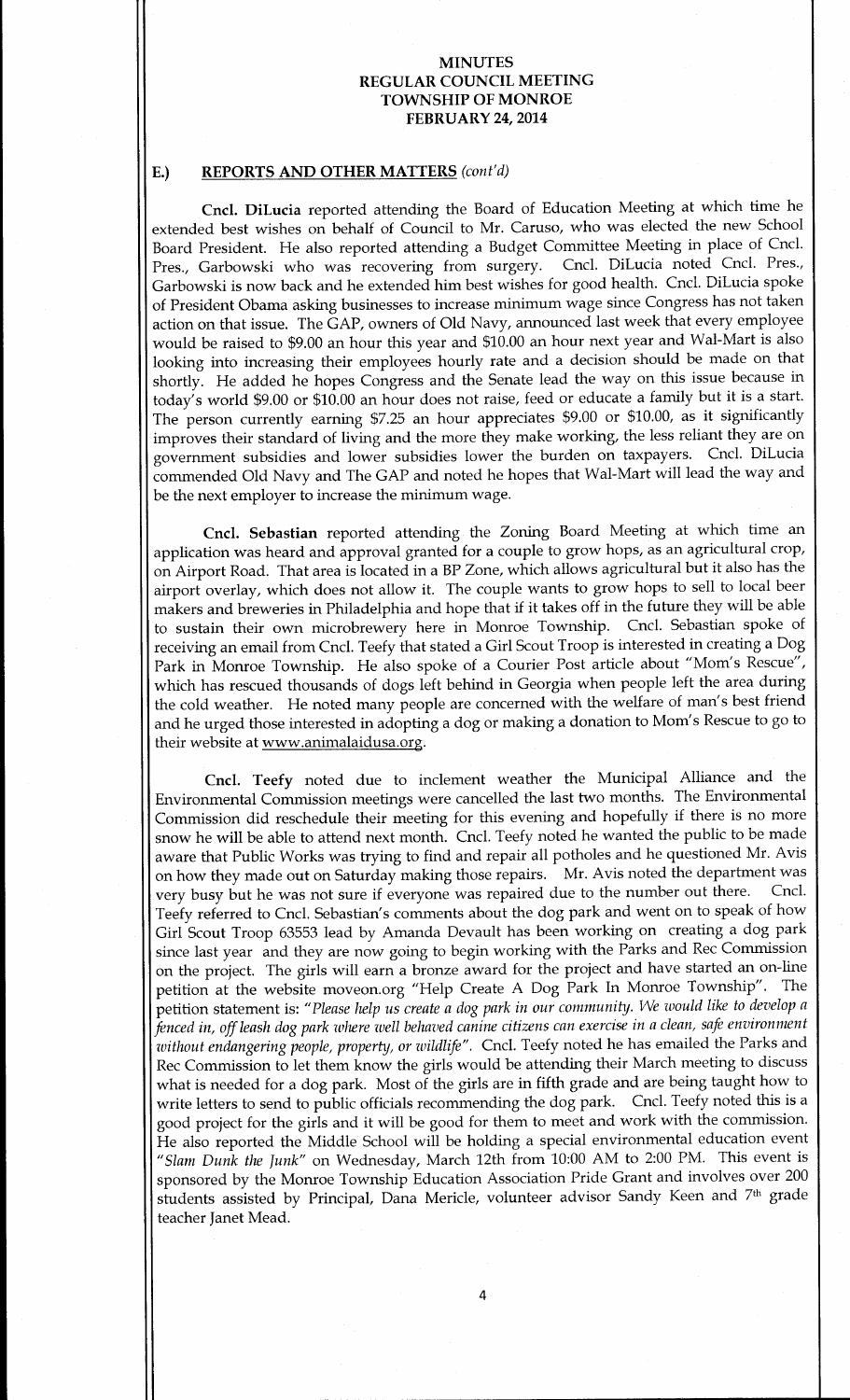## E.) REPORTS AND OTHER MATTERS (cont'd)

Mayor Gabbianelli reported the Public Works Department has been working very hard plowing snow and repairing potholes. Fortunately less than \$100,000.00 has been spent in overtime and salt. The Mayor noted eleven years ago when he first took office we had twentysix inches of snow and we learned then that we had to run that part of the budget like <sup>a</sup> business. Over the years the same amount of money has always been allotted for snow removal and in some years we had a break. This year we got killed again but because we put the same amount of money in the budget we are in pretty good shape. Now, we are battling potholes and the problem is if they patch them today they will be back tomorrow from all the snow, ice and rain. This weekend the weather was warm and hot patching materials were used and that will last a little longer than the cold patch. The Mayor noted the MMUA has been part of the<br>Shared Service Policy and has assisted in plowing the snow. He spoke of receiving many Shared Service Policy and has assisted in plowing the snow. emails stating the township did a great job clearing the roads and of how he read a newspaper<br>article complaining about the roads in Washington Township. The Mayor then thanked the article complaining about the roads in Washington Township. MMUA and Public Works employees for <sup>a</sup> job well done during a very tough winter.

Cncl. Pres., Garbowski reported meeting with the Economic Development Committee, which is looking to move forward with the "Buy Monroe Tax Card". The program encourages residents to patronize local businesses to get tax rebates, it is sponsored by businesses and other entities, and there will be no cost to the township. Cncl. Pres., Garbowski noted he feels this is a good program so he has requested the Economic Development Committee to give a presentation to Council in April showing how it works. The Commission is also working with the Williamstown High School Video Club to create a video of all the good things Monroe Township has to offer and that will be sent to businesses we want to attract throughout the state and country. Cncl. Garbowski reported <sup>a</sup> new business, " The Best Foods Buffet", has opened on the Black Horse Pike at the plaza across from Peter's Diner. He also suggested getting ARH involved with <sup>a</sup> dog park as soon as the girl scouts get the information together so <sup>a</sup> location can be found and the cost can be determined. Cncl. Pres., Garbowski urged residents to visit the Library website to view the many events coming up in the spring. He also extended his appreciation to the Public Works, the MMUA, the Fire Departments and the EMS for all the work they did during the snow storms over the last couple of months. He also thanked everyone for the prayers he received during his hospital stay for treatment of cancer and noted he is clean from the cancer and appreciates all the prayers he received.

Cncl. Bryson suggested creating <sup>a</sup> dog park like the one in Philadelphia at Washington Square, as many residents do not play sports but would just like to take <sup>a</sup> walk in <sup>a</sup> nice park with benches and <sup>a</sup> fountain. We have land in the township to do that so when considering <sup>a</sup> dog park we should also consider creating <sup>a</sup> park without sporting fields where people could just walk or sit on <sup>a</sup> bench. Cncl. Bryson urged everyone to visit Philadelphia to see <sup>a</sup> new navy ship called the Somerset, which is <sup>a</sup> new class of navy cruiser that was built from the steel of the Twin Towers. The Somerset is the second in that class of ships that will be built; the first was the New York. Located on the back deck of the Somerset where aircraft take off is the number 93, for Flight 93 and the saying "Let's Roll", which the passengers said when they rushed the terrorists. The ship is beautiful and will be commissioned in Philadelphia on Saturday, March 1st.

### F.) GENERAL PUBLIC DISCUSSION

Cncl. Sebastian made a motion to open the General Public Discussion. The motion was seconded by Cncl. DiLucia and unanimously approved by all members of Council. With no one wishing to speak Cncl. Dilks made <sup>a</sup> motion to close the General Public Discussion. The motion was seconded by Cncl. DiLucia and unanimously approved by all members of Council.